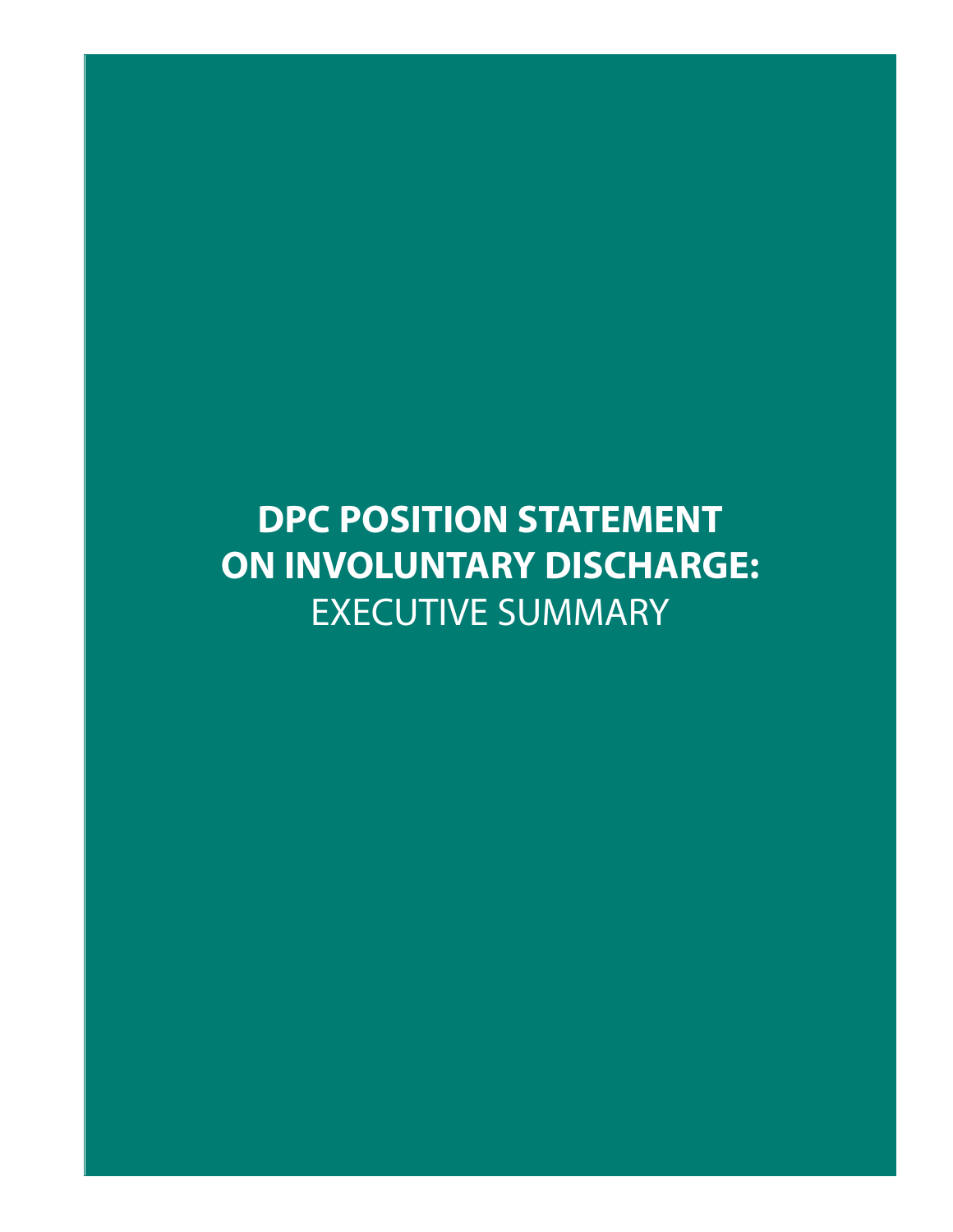## **Decreasing Dialysis Patient-Provider Conflict National Task Force Position Statement on Involuntary Discharge Executive Summary**

The Task Force' believes that there is a substantial need to give providers guidance regarding the Ethical, Legal and Regulatory issues related to the involuntary discharge of ESRD patients by either the nephrologist or a certified dialysis center or facility. Most ESRD patients are covered by the Medicare ESRD Program and as such are entitled to receive a payment subsidy to their ESRD providers by the federal government for the life saving chronic treatments they require. Dialysis facilities become certified for this purpose and accept Medicare funding to provide these treatments and other services to Medicare Beneficiaries.When conflicts arise related to patient behaviors that are deemed unacceptable by the providers, then questions arise as to the rights and obligations of both the patient and provider in the Medicare entitlement system.This paper sets forth the following positions:

- Medicare beneficiaries with ESRD are entitled to partial government payment to providers for chronic dialysis treatments under the Social Security Act.
- Providers have legal authority to refuse to treat patients who are acting violently or are physically abusive thereby jeopardizing the safety of others.
- The use of contracts to facilitate effective and efficient use of facilities is permissible.
- Although a patient may unilaterally terminate the patient-physician relationship, the physician may terminate the physician-patient relationship only after taking steps necessary to fulfill ethical obligations and to avoid legal abandonment of patients.
- A certified facility cannot provide dialysis without a treating physician and thus must discharge a patient if the treating nephrologist terminates the patient physician relationship, or transfer the patient's care to another treating nephrologist within that facility. However, both the physician and the facility are obligated ethically, legally and by regulation to assist the patient in securing life saving treatment with another facility and/or nephrologist.
- It is unethical for patients to be left without treatment based solely upon non-adherent behaviors that pose a risk only to them i.e., nonadherence to medical advice.
- Groups of providers should not exclude patients from acceptance and treatment from all their facilities or other physicians, except for irreconcilable cases of verified verbal/written/ physical abuse, threats or physical harm.These groups should endorse and act on the ethical obligation to transfer patients to others within their group. An important purpose of transfer is to ensure that personality, language or cultural issues particular to an individual patient, professional or facility are not significant causes of the problem behavior of the patient.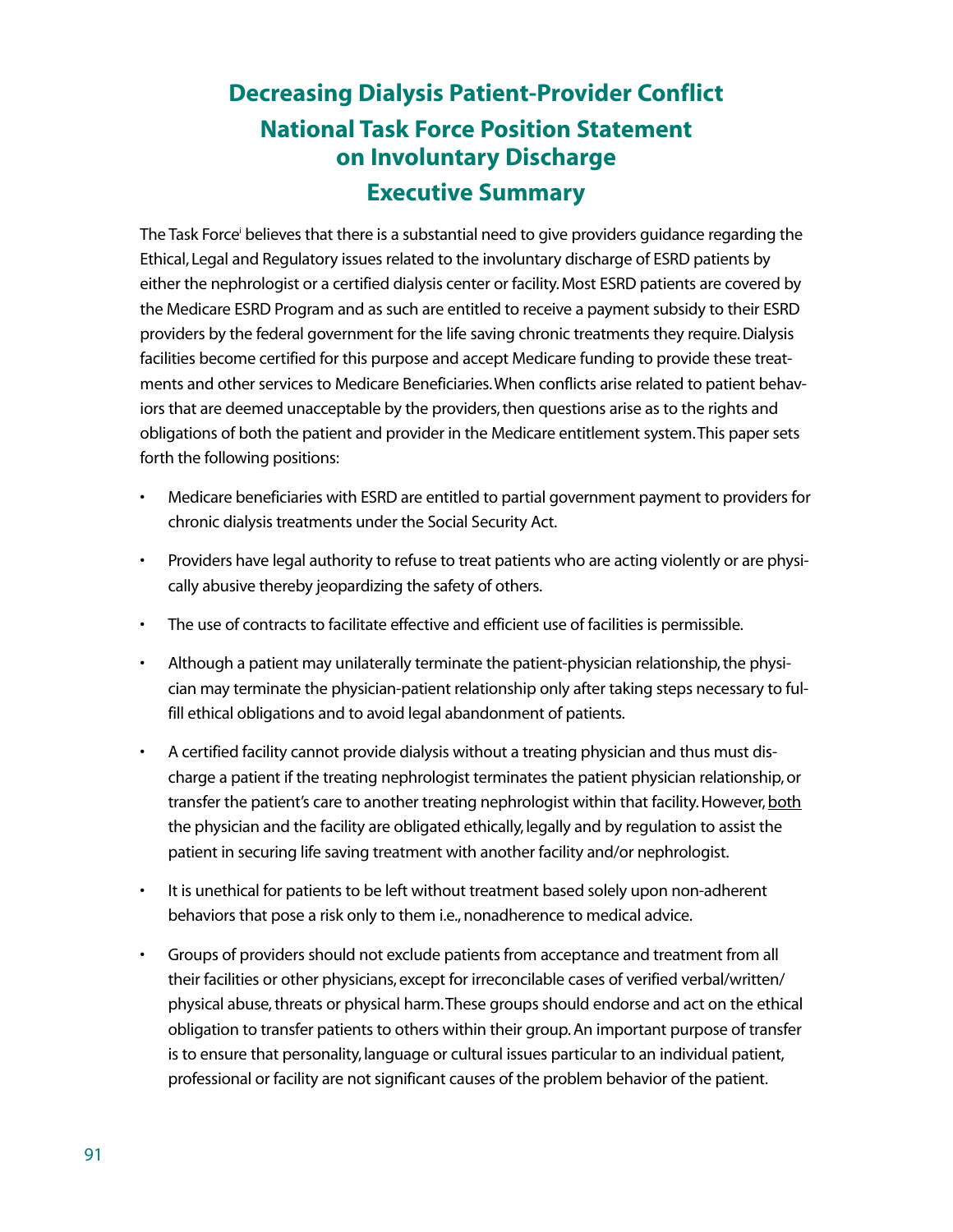## **Background**

In the early years of dialysis, those fortunate enough to have access to the treatment followed closely the recommendations of their providers. However, an increase in dialysis patients in recent years and a shift in the demographics of the patient population have changed that pattern. Staffing issues have also contributed to the situation. Once nurses served on the front lines of dialysis care, spending time tending not just to the disease's physical demands but emotional ones as well. As dialysis has evolved and financial pressures have outpaced facility reimbursement increases, facilities, aiming to streamline operations for financial efficiency, now rely on technicians to do the jobs nurses once performed.Technicians may inadvertently exacerbate the potential for conflict because they have not had the formal education or professional training of licensed caregivers. Technicians may not be as proficient licensed caregivers in defusing potentially explosive encounters. If situations escalate out of control, dialysis units – faced with monetary and staffing constraints – may find it easier to dismiss problem patients rather than thoroughly assessing and responding to their complex problems. All these factors combine to set the stage for conflict.<sup>ii</sup>

In the years 1999 & 2000 the ESRD Networks (NWs) perceived an increase in the number of contacts and complaints regarding disruptive and abusive patients.The number of involuntary discharges of patients both with and without placement in a new facility increased for various reasons including nonadherence (non-compliance) to treatment regimens. A workgroup organized by the **FORUM OF ESRD NETWORKS** designed a Centers for Medicare & Medicaid Services (CMS) approved national project with the purpose and goal of beginning to quantify the number of HD/PD patients involuntarily discharged, gain an understanding of the reason(s) for the discharges, describe the characteristics of the involuntarily discharged patient population and identify placement outcomes for these involuntarily discharged patients. Over 70% of ESRD facilities and patients in the US in 2002 were included in the project. Of the 285,982 patients included in the project, 458 (0.2%) were reportedly involuntarily discharged.Treatment non-adherence was the leading reason for discharge nationally at 25.5% (117 patients), followed by verbal threat at 8.5% (39 patients). Other reasons for discharge were lack of payment at 5.2% (35 patients), combinations of verbal abuse, verbal threat and physical threats at 5.2% (24 patients) and verbal abuse at 5% (23 patients).

The Task Force noted that discharged patients are at high risk for morbidity and mortality. Any ESRD patient without access to regular chronic dialysis and the necessary support services is at increased risk. An unknown number of deaths have occurred due to lack of access to dialysis. Although the numbers are thought to be small, these deaths may have been preventable.They evoke disturbing ethical questions, particularly in the case of any discharge for nonadherence (resulting only in a danger to self rather than a danger to others) when the patient has exercised his/her legal and ethical right to consent to or refuse medical treatment.

The **FORUM OF ESRD NETWORKS** convened a national consensus conference in October of 2003 to explore dialysis patient provider conflict. Renal stakeholders and CMS participated in the conference during which action options were identified to address these issues. CMS subsequently funded a national project titled Decreasing Dialysis Patient-Provider Conflict (DPC project) to act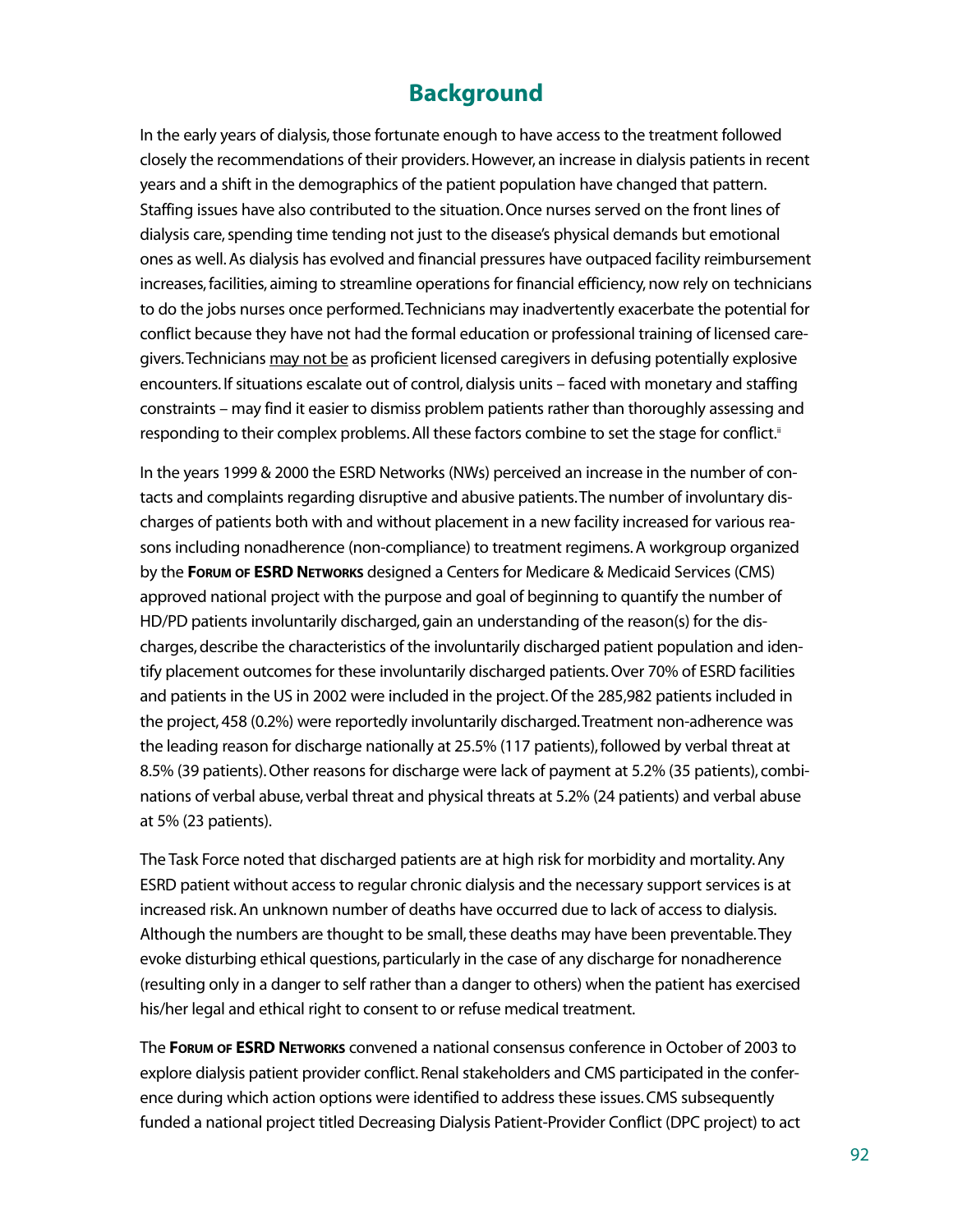upon several of the action options, including the need to clarify the rights and obligations of patients and providers in an entitlement system. A national **TASK FORCE** was formed for this project and a subcommittee activated to examine the legal, ethical and regulatory issues of entitlement and to produce a statement for national consideration.

This statement addresses three levels of behavior:

- **1.** Behaviors, physical acts, nonphysical acts or omissions by a patient that result in placing *his/her own health,safety or well-being at risk* (frequently referred to as non-adherence to medical advice).
- **2.** Behaviors, actions, or inactions by patients and/or family, friends or visitors perceived to put the safe and efficient operations *of the facility at risk* (for example frequent"no-show" for treatment or non-payment, frequently referred to as non-adherence to facility policy and procedures).
- **3.** Behaviors, actions or inactions by patients and/or family, friends or visitors that are perceived to place the health,safety or well-being of *others at risk* (commonly referred to improper behaviors that impinge on the rights of others).

## **Discussion**

#### *Ethical & Legal Issues*

Physicians cannot be, nor should they be, forced to accept a particular patient into their care. Physicians have no legal or ethical obligation to sustain or maintain a relationship with an uncooperative patient. However, once a relationship has been established between the physician and patient, a legal and ethical obligation exists to continue that relationship until it is formally terminated or until the patient voluntarily withdraws from care. These ethical obligations are not absolute and providers should clearly consider the safety and well-being of others when weighing this decision<sup> $m_i$ </sup>, If a situation arises where neither party can provide what the other needs, the relationship may be terminated; however, a physician may not abandon his/her patient.The physician must give notice and the patient must have an ample opportunity to secure the presence of other medical attendance<sup>v</sup>. A minimum of 30 days notice has been recognized in case law and good faith assistance of the physician is recommended. In cases when no other nephrologist either practices in the geographic area where the patient is treated or no other nephrologist will accept the patient, the physician has a duty not to abandon his/her patients and should make a concerted effort to work out an acceptable treatment program.

#### *Treatment Issues*

Referral to an alternate provider may be impossible due to refusal of other providers to accept the patient or due to a lack of alternate providers in the area. In such cases, aggressive steps are needed to continue treating the patient.These steps include but are not limited to the following:

• Evaluation of the role of metabolic side effects of treatment, endocrinopathies and medications on patient behaviors.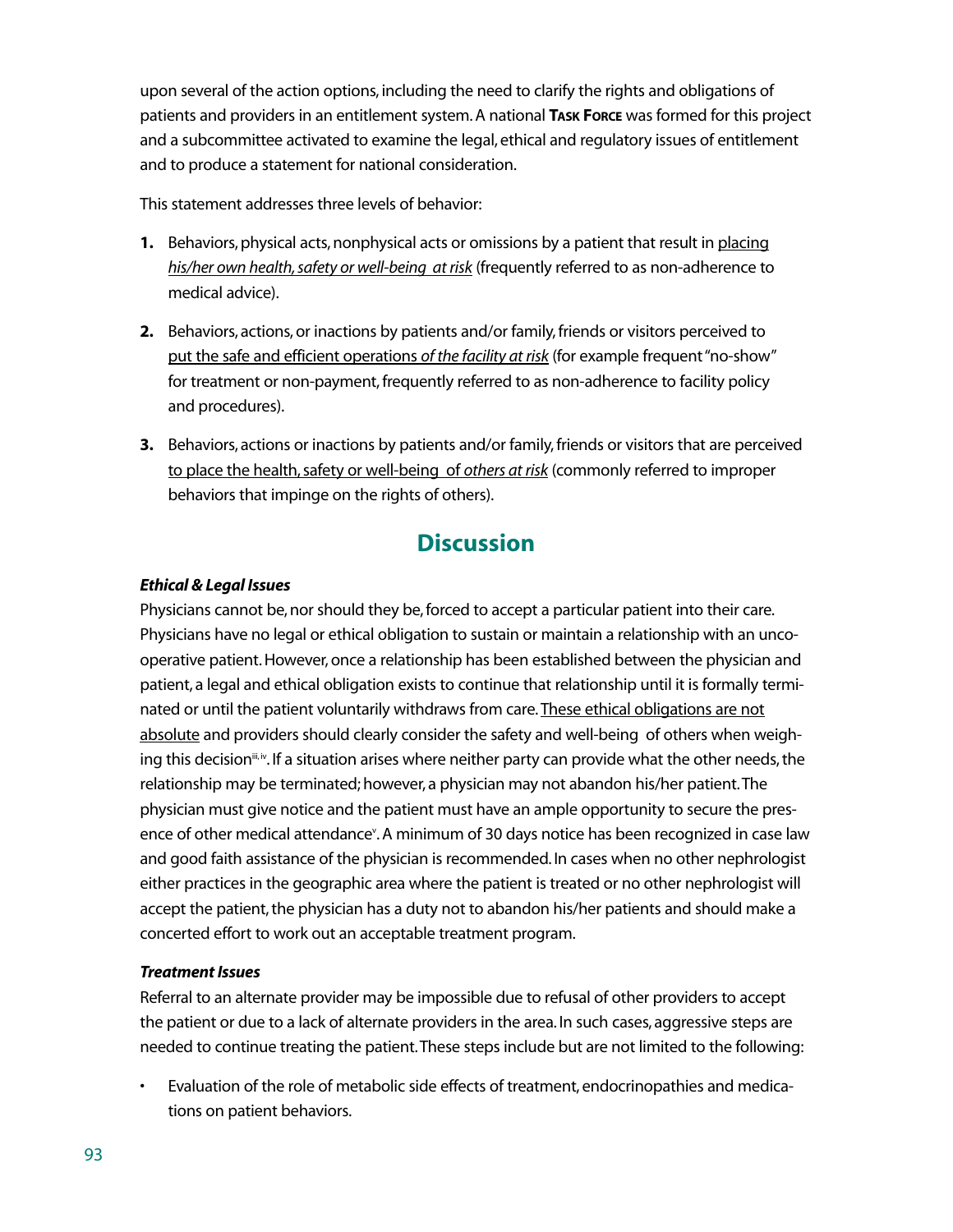- Focused interventions by each member of the interdisciplinary team including a complete assessment of needs and planned interventions together with referral to a mental health specialist that may result in beneficial changes<sup>vi</sup> or consultation with an Ethics Committeevii
- Isolation of the patient during treatment or moving the patient to another shift
- Psychiatric evaluation as required by facility for continued treatment; in some cases this may involve a court-order
- Attendance of family members/significant others during treatment to contain patient behavior; in some cases this may involve a court-order
- Cases that involve physical attack or other violent conduct where others are placed at risk are best handled by referral to the appropriate law-enforcement agency

Providers should thoroughly document inappropriate patient behavior and provider efforts to assist patients achieve more appropriate conduct. If the decision is made to discharge a patient involuntarily, there should be clearly documented evidence that the patient's rights have been protected, that aggressive measures to modify inappropriate conduct have been attempted and been unsuccessful. Finally, as stated by CMS to ESRD Networks a) providers are"required to assist with alternate placement"b) "(placement) is not the responsibility of the Network"c) "whenever possible the patient's nephrologist should be involved in the discharge and transfer planning"viii. Earnest attempts to accomplish an orderly transfer<sup> $x$ </sup> to another provider must be fully documented.

Protocols should be adopted that make available, where possible, the intra-corporate placement of discharged patients whose behaviors *place themselves at risk* since some behavioral problems may be resolved by the characteristics of a new environment and new treatment team.These protocols should include an alternate provision for placement consultation with providers from different organizations in cases where transfer within the same corporation is not possible. Prohibition on intra-corporate transfers is inappropriate except in well-documented cases when a patient places *others at physical risk*.

While the use of "Zero-Tolerance" policies is adopted in some settings, these policies are very often inappropriately and inconsistently enforced and open to broad subjective interpretation. The use of Zero Tolerance Policies is supported only for behaviors that place *others at physical risk*. Aggressive measures should be attempted to resolve conflicts involving other inappropriate nonviolent behaviors.

It is the position of this Task Force that terminating the patient/provider relationship on the basis of behaviors that place *only the patient at risk* is unjustified. In the limited instances where the behaviors are so pervasive as to create significant *financial &/or operational risk to the facility*, consideration could be given to employing an approach wherein the "privilege"of a regular outpatient appointment slot is withdrawn after advance notice and informed consent and the patient assigned to dialysis by vacant spots that arise when other patients are hospitalized, absent or dialyzing elsewhere.This approach may be successful in continuing to offer dialysis and provide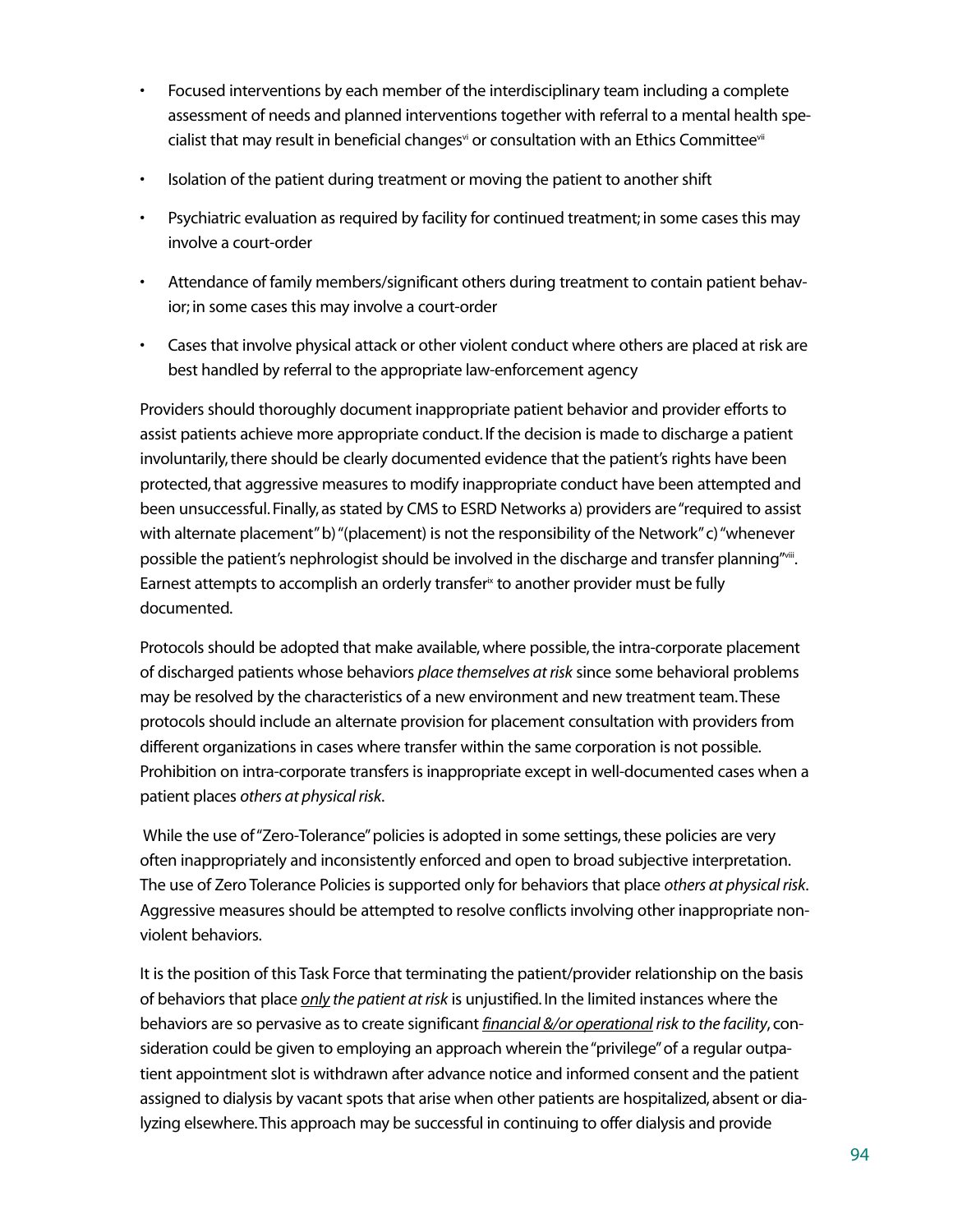appropriate support services while allowing regular assignments to adherent patients, and eliminating the financial burden of repetitive"no-show"behavior. In such a treatment plan, if the patient demonstrates compliance with regular treatment, a regular slot can be offered when available and a treatment contract employed. If the patient is in emergent need of dialysis when no spot is available, the patient would be directed to the Emergency Room for acute services, as is routine in ESRD care.

#### *Effects on Outcome Data*

Under Congressional mandate, Networks evaluate the quality of care rendered by ESRD providers. This oversight function may lead some providers to regard patients *whose behaviors place themselves at risk* as liabilities to their facility's quality indicator profiles. In other words, nonadherent patients could be viewed as a 'risk to the facility' by worsening the facility's outcome measures. Although current data systems do not allow for case mix adjustment or censoring of patient data with poor outcomes due to nonadherence, it is the position of this Task Force that no negative conclusions should be drawn about practitioner or facility quality of care based upon data for patients who do not cooperate with the prescribed regimen.The NW Medical Review Boards, therefore, in their quality oversight role should not hold providers responsible for aberrant quality indicators in such cases, since patients cannot and should not forcibly be made to receive dialysis therapy as prescribed, nor comply with other aspects of the treatment program, including diet and medication orders, if they choose otherwise.The Networks should request further information from providers in cases where facility outcomes appear as outliers, allowing facilities the opportunity to justify outcomes that are directly related to the continued care of patients who do not cooperate with the treatment regimen.

### **Recommendations**

- 1. When discussions regarding discharging a patient arise, the interdisciplinary care team should consider the ethical, legal, and regulatory obligations toward the patient who requires life-sustaining treatment.
- 2. Treatment should continue without bias or discrimination towards patients whose behaviors place only them at risk.
- 3. Although current data systems do not allow for case mix adjustment or censoring of patient data with poor outcomes due to non-adherence, it is the position of this Task Force that no negative conclusions should be drawn about practitioner or facility quality of care based upon data for patients who do not cooperate with the prescribed regimen.We recommend that the Network Medical Review Boards and other quality oversight agencies consider the effect of non-adherence on aberrant quality indicators, since patients cannot and should not forcibly be made to receive dialysis therapy as prescribed, nor comply with other aspects of the treatment program, including diet and medication orders, if they choose otherwise. It is recommended that further information be requested from providers in cases where facility outcomes appear as outliers, allowing providers the opportunity to justify outcomes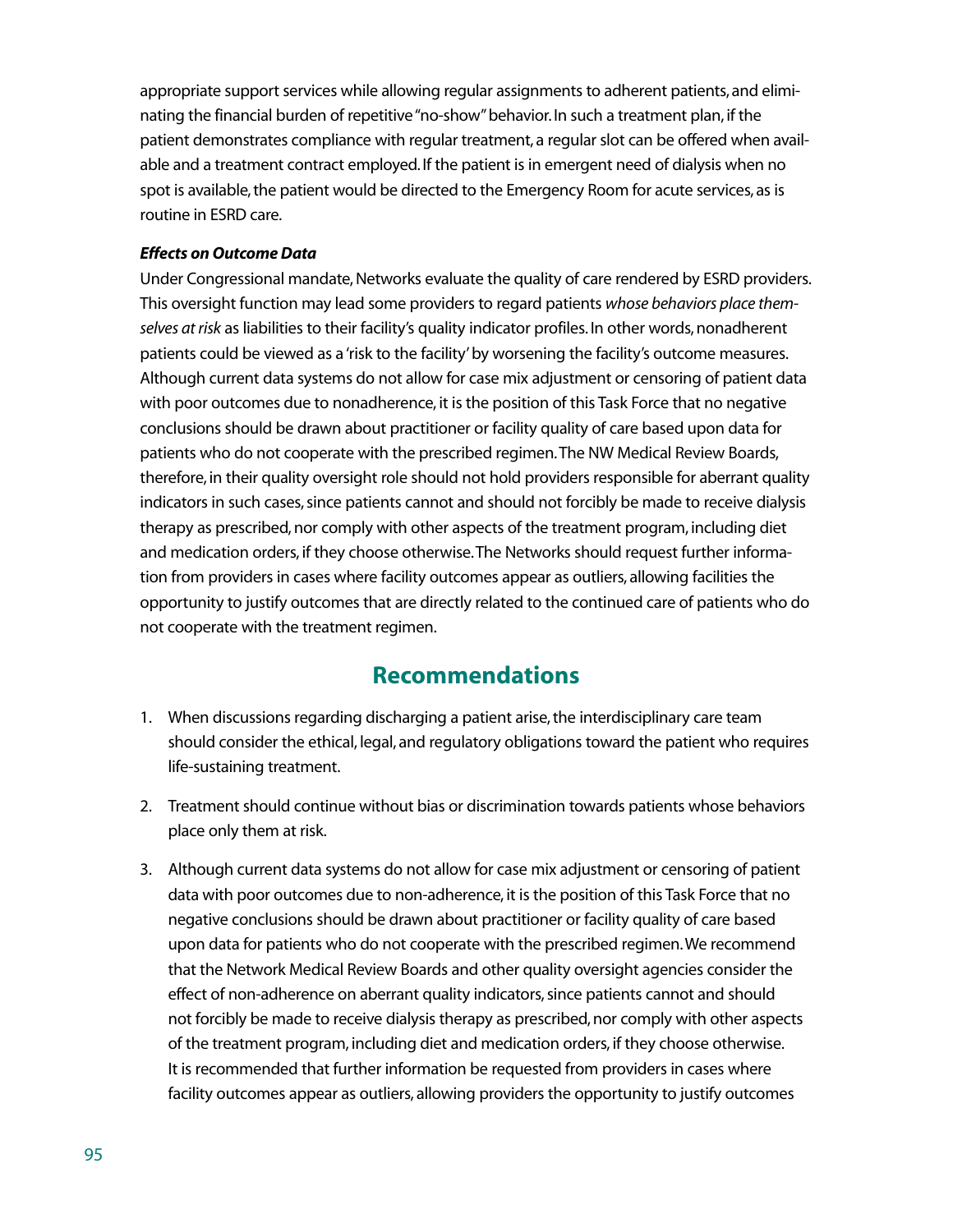that are directly related to the continued care of patients who do not cooperate with the treatment regimen.

- 4. All members of the renal health care team should receive training in conflict resolution and develop skills in this area.
- 5. Each facility should develop a comprehensive, multidisciplinary policy for intensive intervention that recognizes the rights of both patients and staff and includes early consultation with provider support services and the ESRD Network, to resolve conflicts among patients, renal care team professionals, and the facility.
- 6. Consideration of potential contributing clinical side effects of treatment, endocrinopathies and medications on patient behaviors should be documented.
- 7. In the rare event a decision is made to terminate the physician/provider- patient relationship for behaviors which put the facility or others at risk, multidisciplinary renal care team good faith attempts at intensive interventions should have occurred over a reasonable period of time prior to the decision.Treatment should be continued until the patient-provider relationship has been legally and appropriately terminated.This includes advance notice and directly contacting other nephrologists and dialysis facilities to obtain alternate care. It is recommended that transfer within provider groups be facilitated if required to ensure continued treatment.
- 8. In addition to the provision of a list of other nephrologists and dialysis facilities the discharging facility has an ethical responsibility to the patient with a life threatening condition to actively participate in a well documented, good faith effort to obtain dialysis placement to ensure continuity of care.This involves:
	- a. Active involvement of the patient's nephrologist
	- b. Provision of accurate medical records and information to prospective providers in accordance with HIPAA and/ or the Federal Privacy Act including the reason for discharge
	- c. Informing the patient of his/her rights under HIPAA to:
		- i. Review records for transfer AND
		- ii. Submit a statement in a reasonable time prior to the transfer for inclusion in medical record if not in agreement with the record
	- d. Prospective providers have an ethical obligation to earnestly consider accepting patients who have been discharged by other providers.This may require:
		- i. A face to face meeting with the potential provider, patient and family
		- ii. Use of treatment trials and behavior contracts
- 9. When chronic placement is not obtained, the discharging physician and facility should work with area providers to ensure continued treatment.